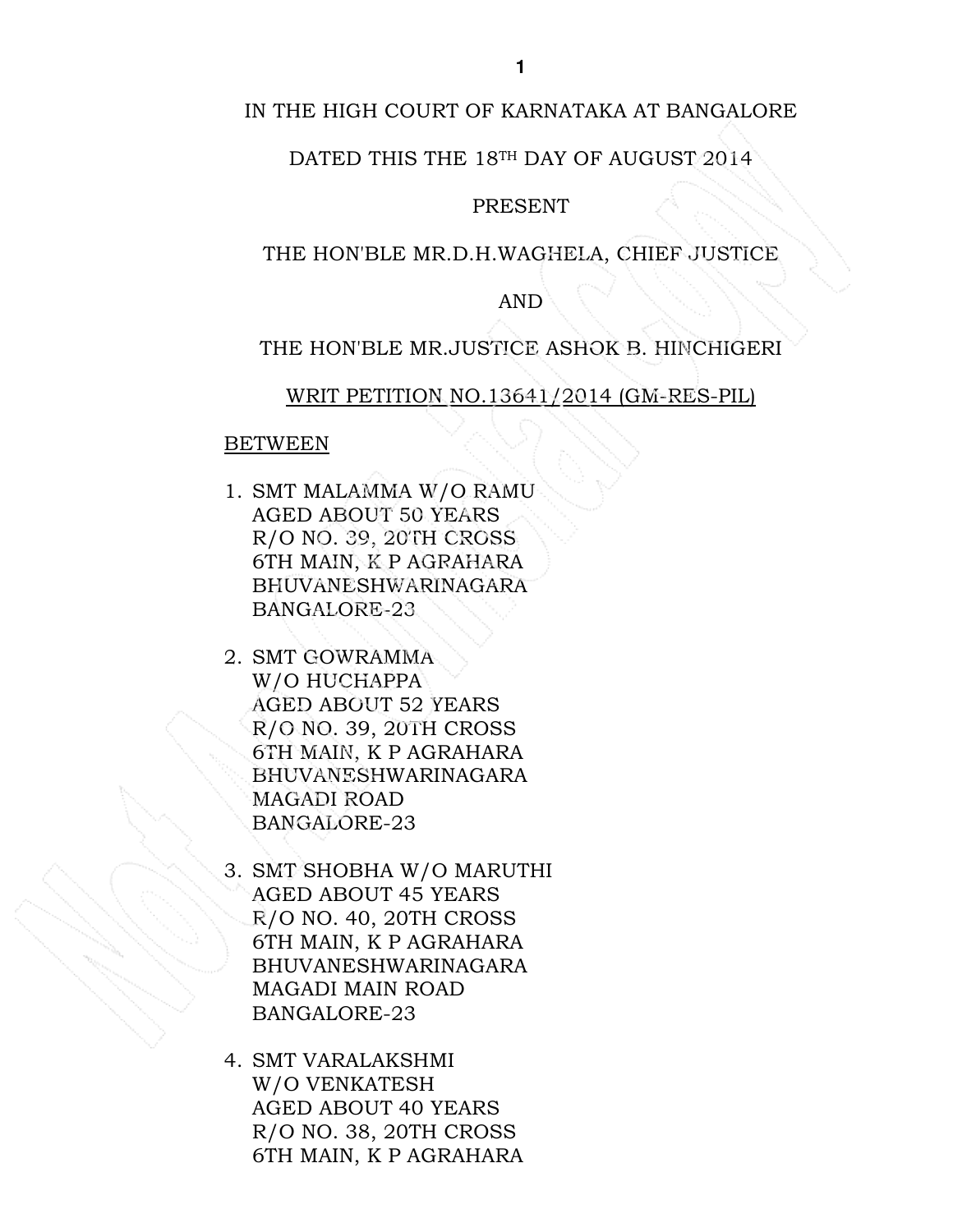BHUVANESHWARINAGARA MAGADI MAIN ROAD BANGALORE-23

- 5. SMT SUGUNA W/O ANNAYYAPPA AGED ABOUT 60 YEARS R/O NO. 16/3, 20TH CROSS 6TH MAIN, K P AGRAHARA BHUVANESHWARINAGARA MAGADI MAIN ROAD BANGALORE-23
- 6. SRI UMESH S/O NANJAPPA AGED ABOUT 55 YEARS R/O NO. 25, 6TH MAIN, K P AGRAHARA BHUVANESHWARINAGARA MAGADI MAIN ROAD BANGALORE-23

... PETITIONERS

(BY SRI D C PARAMESHWARAIAH, ADV., FOR M/S.SHIVAYOGIMATH ASSOCIATES, ADVS.,)

# AND

- 1. THE STATE OF KARNATAKA REPRESENTED BY ITS SECRETARY DEPARTMENT OF HEATH AND FAMILY WELFARE, VIKASA SOUDHA, BANGALORE-1
- 2. THE MANAGING DIRECTOR BANGALORE ELECTRICITY SUPPLY COMPANY LTD., CAUVERY BHAVAN K.G. ROAD, BANGALORE-560009
- 3. THE ENVIRONMENTAL OFFICER KARNATAKA STATE POLLUTION CONTROL BOARD REGIONAL OFFICE, BANGALORE CITY REGION-II, 9TH FLOOR PUBLIC UTILITY BOARD, BANGALORE-1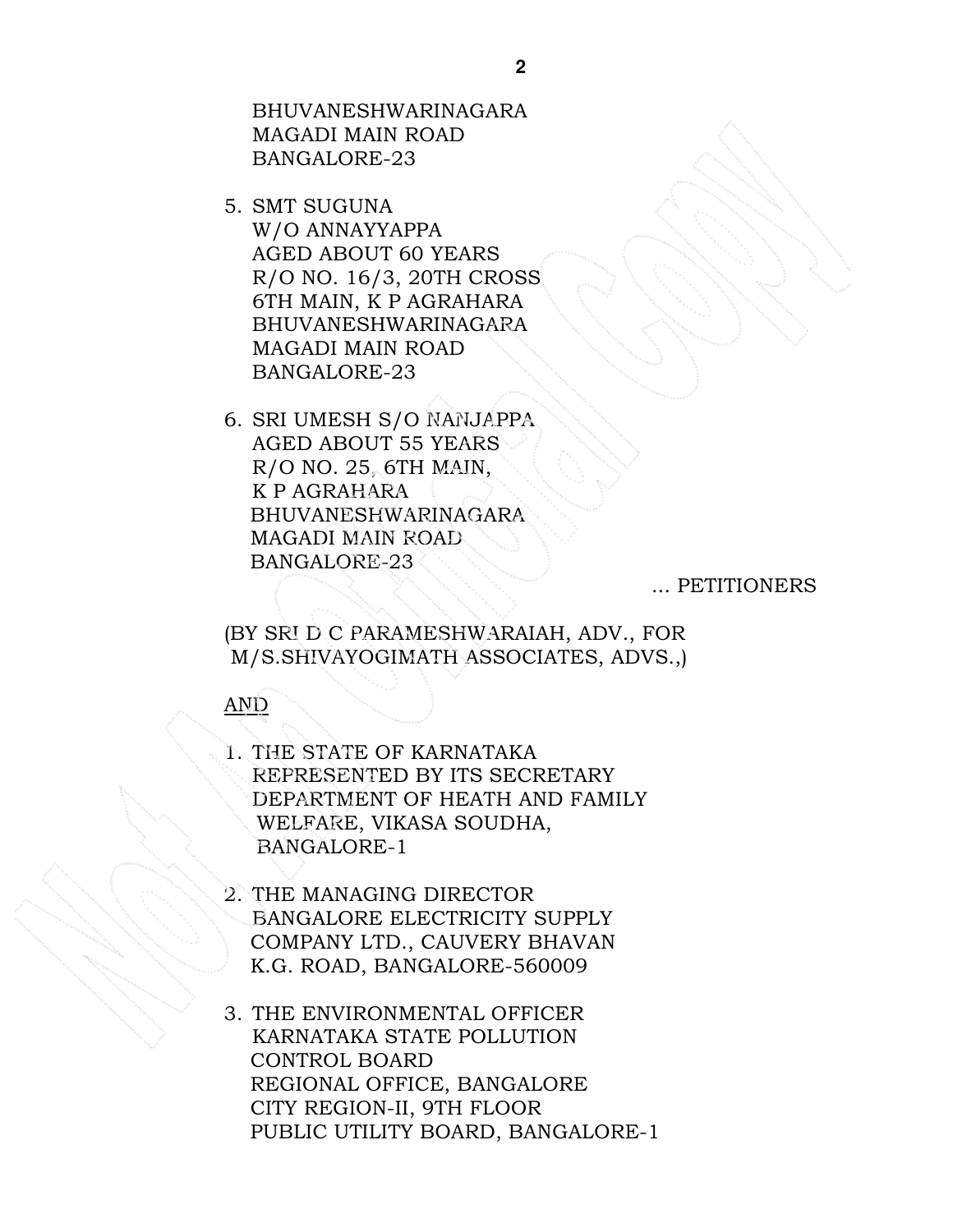- 4. THE CHAIRMAN KARNATAKA STATE POLLUTION CONTROL BOARD, WEST OF CHORD ROAD RAJAJINAGAR, BANGALORE-10
- 5. THE MANAGING DIRECTOR KARNATAKA STATE SMALL SCALE INDUSTRIES DEVELOPMENT CORPORATION WEST OF CHORD ROAD RAJAJINAGAR, BANGALORE-10
- 6. THE COMMISSIONER BRUHATH BANGALORE MAHANAGARA PALIKE N R SQUARE, BANGALORE-2
- 7. THE COMMISSIONER OF POLICE INFANTRY ROAD, BANGALORE CITY BANGALORE-01
- 8. SRI BHASKAR, AGED 46 YEARS R/O NO. 27/7, 20TH CROSS 6TH MAIN, K P AGRAHARA BHUVANESHWARINAGAR MAGADI MAIN ROAD BANGALORE-23

... RESPONDENTS

(BY SMT. SHWETA KRISHNAPPA, HCGP FOR R-1 & 7; SRI GURURAJ JOSHI, ADV., FOR R-3; R-4 IS SERVED)

THIS WRIT PETITION IS FILED UNDER ARTICLES 226 AND 227 OF THE CONSTITUTION OF INDIA PRAYING TO DIRECT RESPONDENT NOS.1 TO 7 TO TAKE ACTION AGAINST RESPONDENT NO.8 BY REMOVING THE INDUSTRY IN THE SAID K.P.AGRAHARA, BHUVANESHWARINAGAR , BANGALORE -23.

 THIS WRIT PETITION COMING ON FOR PRELIMINARY HEARING THIS DAY, CHIEF JUSTICE MADE THE FOLLOWING: